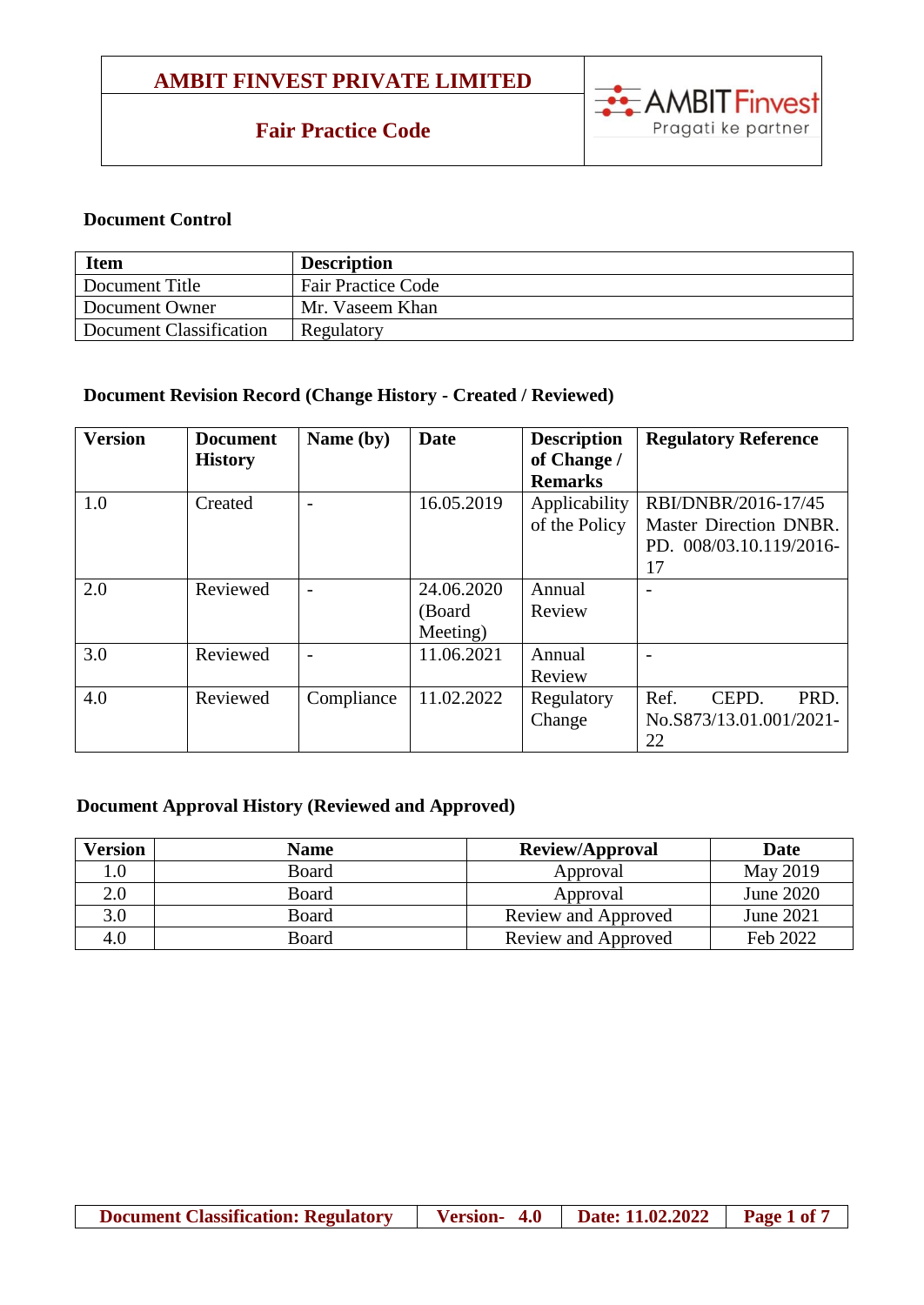# **Fair Practice Code**



### **Contents**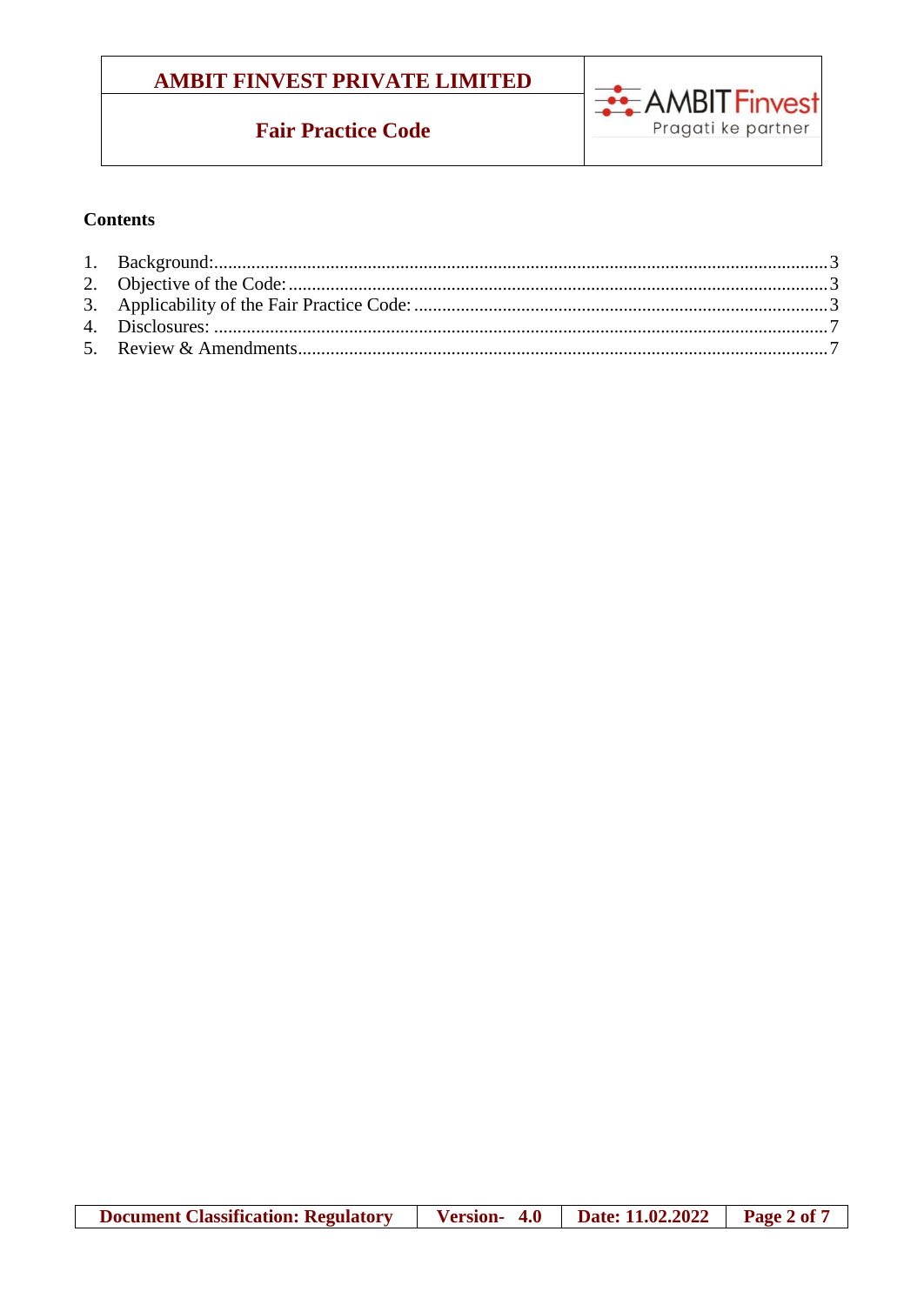## **Fair Practice Code**



## <span id="page-2-0"></span>**1. BACKGROUND:**

Ambit Finvest Private Limited (hereafter referred to as 'the **AFPL'/ 'the Company'**) is a private limited company incorporated under the provisions of the Companies Act, 1956 and is a Reserve Bank of India (RBI) registered Systemically Important Non-Deposit Accepting or Holding Non-Banking Financial Company ("NBFC-NDSI"). The Company has become a "Systemically Important" Non- Deposit Accepting or Holding Non-Banking Financial Company effective from September 01, 2018.

The Company is a subsidiary of Ambit Private Limited.

The Reserve Bank of India (RBI) has issued guidelines on Fair Practices Code for Non Banking Financial Companies (NBFCs) thereby setting standards for fair business and corporate practices while dealing with their customers. Master Direction – Non-Banking Financial Company – Systemically Important Non-Deposit taking Company and Deposit taking Company (Reserve Bank) Directions, 2016 ("the Directions") and requires all applicable NBFCs to put in place Fair Practices Code based on the guidelines outlined in the said directions.

In terms of the RBI Directions and considering the nature of the business, it is proposed to adopt the following Fair Practice Code (Code) for the Company's lending activities applicable for all lending products.

## <span id="page-2-1"></span>**2. OBJECTIVE OF THE CODE:**

### **The Key objective of the Code-**

- a) To ensure Fair Practices while dealing with the customers and promote good, fair and trustworthy practices by setting up minimum standards;
- b) To ensure greater transparency enabling customers in having a better understanding of the product and taking informed decisions;
- c) To ensure that clients are advised of the terms and conditions of products/ services provided in a comprehensive manner for their consideration prior to commitment of a transaction;
- d) To monitor and administer client accounts in a fair and transparent manner consistent with the terms and conditions of the facility provided;
- e) Recovery and enforcement, where necessary, is conducted following due process of law.
- f) To ensure compliance of applicable regulations prescribed by RBI relating to fair practices.

## <span id="page-2-2"></span>**3. APPLICABILITY OF THE FAIR PRACTICE CODE:**

### **I. Applications for loans and their processing:**

a) The borrower shall be provided with the loan application form, inter alia, including broad features, terms and conditions governing the loan, indicating the primary list of documents including KYC documents required to be submitted with the application form. Any other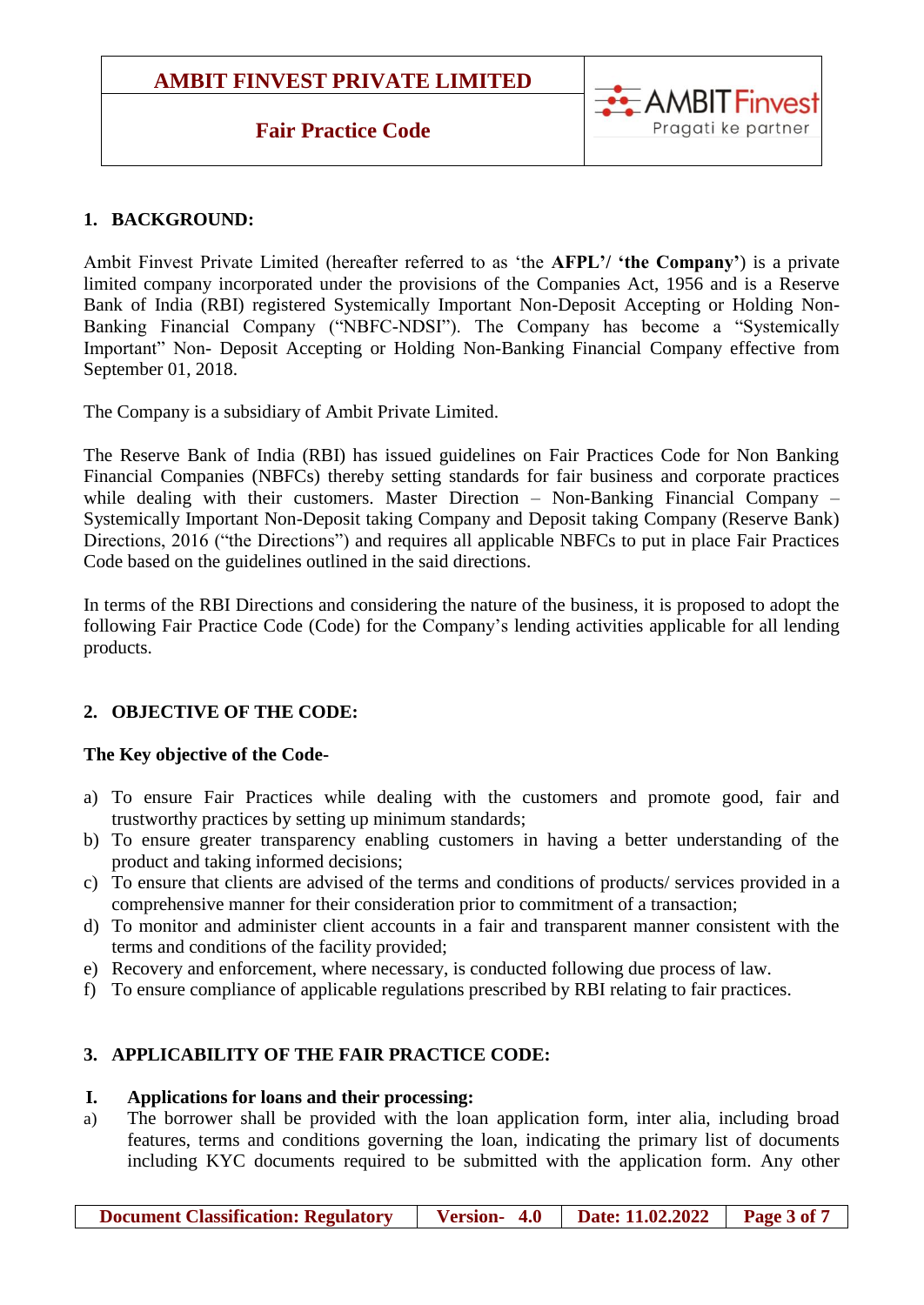## **Fair Practice Code**



documents, if required, to be submitted with the loan application shall be informed to the borrower separately.

- b) Loan application of the Company will also provide for necessary information which affects the interest of the borrower, so that a meaningful comparison with the terms and conditions offered by other NBFCs can be made and informed decision can be taken by the borrower.
- c) The Company shall provide an acknowledgement for all loan applications to the prospective borrower. The time frame, within which loan applications will be disposed of, will be indicated in the acknowledgement.
- d) All communications to the borrower shall be in English or in vernacular language / the language as understood and confirmed by the borrower.

#### **II. Loan appraisal and terms/conditions-**

- a) The Company shall appraise loan applications considering the risk based approach and credit policy/ies of the Company.
- b) The Company shall convey in writing to the borrower in English or in vernacular language / the language as understood by the borrower by means of sanction/ welcome letter or MITC (Most Important Terms and Conditions) or otherwise, the amount of loan sanctioned along with the terms and conditions including annualized rate of interest and method of application thereof.
- c) The acceptance of the terms and conditions communicated by the borrower shall be preserved by the Company on its record.
- d) The Company shall mention the penal interest charged for late repayment in bold in the sanction/ welcome letter or otherwise and loan agreement.
- e) The Company will furnish a copy of loan agreement along with a copy of each enclosures quoted in the loan agreement to all clients at the time of sanction/disbursement of loan.

#### **III. Disbursement of loans, including changes in terms and conditions-**

- a) The Company shall give notice to the borrower in English or in vernacular language / the language as understood by the borrower, of any change in the terms and conditions including disbursement schedule, interest rates, service charges, prepayment charges etc. Changes in interest rates and charges shall be effected prospectively and a suitable condition in this regard shall be incorporated in the loan agreement.
- b) Decision to recall / accelerate payment or performance under the agreement shall be in consonance with the Loan Agreement.
- c) The Company shall release all securities on repayment of all dues or on realisation of the outstanding amount of loan subject to any legitimate right or lien for any other claim the Company may have against borrower. If such right of set off is to be exercised, the borrower shall be informed about the same with full particulars about the remaining claims and the conditions under which the Company are entitled to retain the securities till the relevant claim is settled/paid.

#### **IV. Post Disbursement Supervision-**

a) The decision, if any, of the Company to recall/accelerate payment or performance of loan shall be in accordance with the terms and conditions of the loan agreement.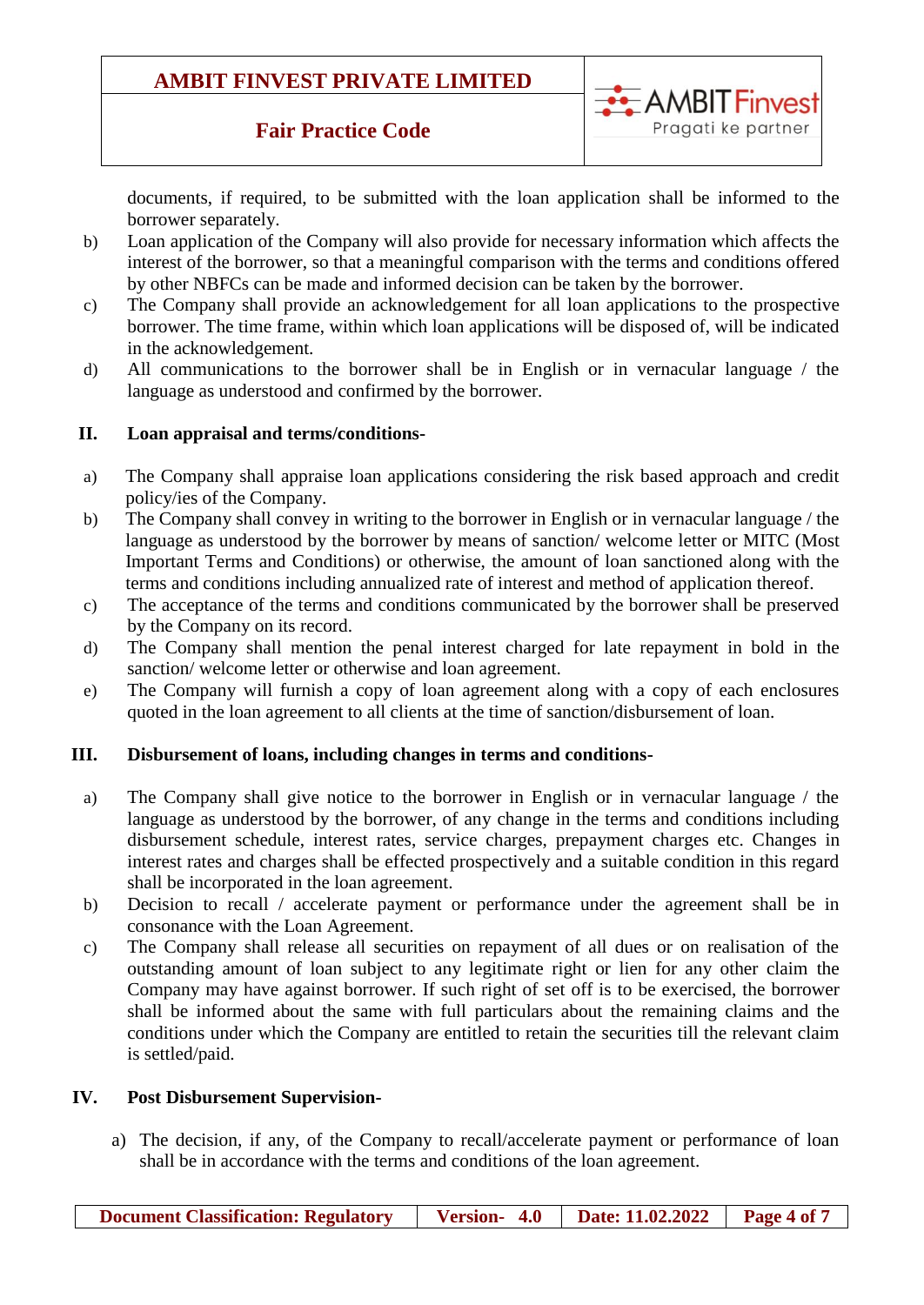## **Fair Practice Code**



- b) The Company shall give reasonable time to the borrowers before recall of the loan or asking for accelerating the payment or performance subject to the terms and conditions contained in the loan agreement and/or other related documents.
- c) The collaterals lying with the Company may be released within reasonable time on receipt of full and final repayment of loans subject to any legitimate right or lien and set off for any other claim that the Company may have against the borrowers. If such right of set off is to be exercised, the borrower shall be given notice about the same with full particulars about the remaining claims and the conditions under which the Company is entitled to retain the collaterals till the relevant claim is settled / paid.
- d) In case where the borrower has availed facility allowing the borrower to borrow/draw monies within the overall amount sanctioned as and when needed by the borrower, the collateral may be retained by the Company for operational convenience and also to protect interest from potential defaults by the borrower and to protect the interest of the associate / group company/ies of the Company.

#### **V. Loans sourced over Digital Lending Platforms-**

Wherever the Company engage or does outsourcing of digital lending platforms as their agents to source borrowers and/ or to recover dues, the Company shall follow the following instructions:

- a) To disclose the names of digital lending platforms engaged as agents on the website of the Company.
- b) Digital lending platforms engaged as agents shall be directed to disclose upfront to the customer, the name of the Company on whose behalf they are interacting with him.
- c) A copy of the loan agreement along with a copy each of all enclosures quoted in the loan agreement shall be furnished to all borrowers.
- d) There shall be effective oversight and monitoring be ensured over the digital lending platforms engaged by the Company.
- e) Adequate efforts shall be made towards creation of awareness about the grievance redressal mechanism.

### **VI. General provisions-**

- a) The Company will refrain from interference in the affairs of its borrowers except for the purposes provided in the terms and conditions of the loan agreement.
- b) In case of receipt of request from the borrower for transfer of borrower's account, the consent or otherwise (objection of the Company), if any, shall be conveyed within 21 days from the date of receipt of request. Such transfer shall be as per transparent contractual terms entered into with the borrower and in consonance with statutes, rules, regulations and guidelines as may be applicable from time to time.
- c) In the matter of recovery of loans, the Company shall resort only to those remedies which are legally valid and will not resort to undue harassment viz. persistently bothering the borrowers at odd hours, use of muscle power for recovery of loans, etc.
- d) The Company shall not discriminate on the grounds of gender, caste, or religion, visually impaired or physically challenged applicants on the ground of disability in extending products,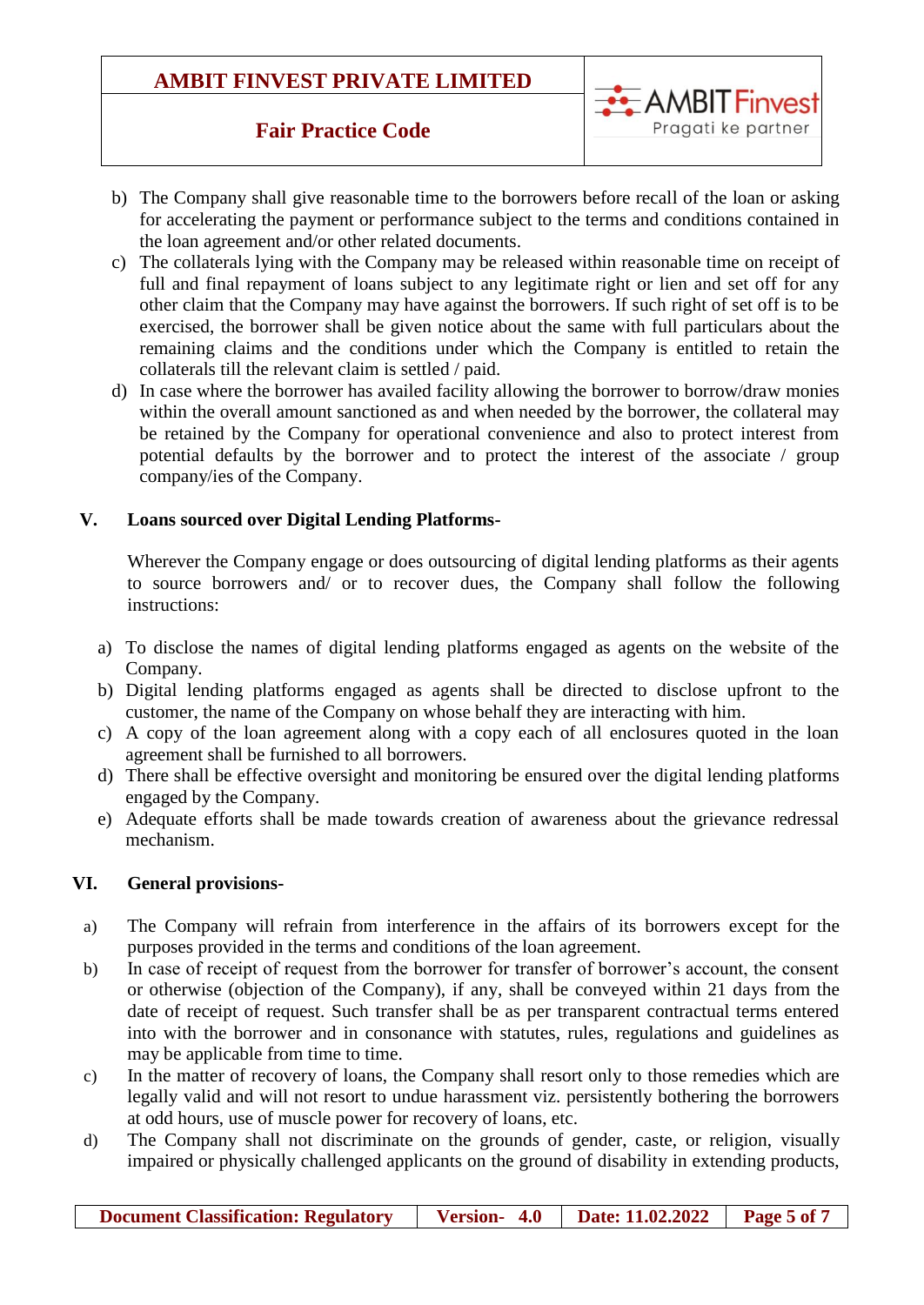## **Fair Practice Code**



services, facilities, etc. except as permitted under law like participating in schemes framed for different sections of the society.

- e) The Company shall ensure that its staff is adequately trained to deal with the customers in an appropriate manner.
- f) The Company shall not charge foreclosure charges/ pre-payment penalties on floating rate term loans sanctioned for purpose other than business to individual borrowers with or without co-obligant(s).

### **VII. Confidentiality-**

- a) Unless authorized by the customer, the Company shall treat all the personal information of its customers as private and confidential.
- b) The Company may not reveal transaction details of the borrowers to any other entity including within the group except under the following exceptional circumstances:
	- The Company has its duty to provide the information by statutory or regulatory laws including information to statutory bodies, law enforcement agencies, Credit Information Companies like CIBIL etc, RBI and or other banks/financial institutions, any other state, central or any other regulatory body, including courts and tribunals having jurisdiction.
	- Customer has authorized the Company in writing, to provide such information.
	- If it is in the public interest to disclose such customer information.
	- If its interest requires us to provide this information (eg. Fraud prevention).
	- If the borrower defaults to meets its obligation towards the Company.

#### **VIII. Interest Rate-**

- a) The Company will ensure that it will not charge excessive interest rates to its borrowers.
- b) The Company would arrive at the interest rate for its clients taking into account the broad parameters such as risk profile of the client, interest rate trends prevailing in the money market, cost of funds, collateral security offered by client/ structure of the deal and Interest rate charged by competitors.
- c) Interest rates would be on an annualized basis and would be communicated explicitly in the sanction / welcome letter or MITC or otherwise letter.
- d) Pursuant to notification no. DNBS.204/CGM (ASR)-2009 dated 2 January 2009 in respect to regulation of excessive interest charged by NBFCs, the Company has adopted an Interest Rate Policy taking into account relevant factors such as cost of funds, margin and risk premium, etc. to determine the rate of interest to be charged for loans and advances. The Interest Rate Policy also covers the rate of interest and the approach for gradation of risk and rationale for charging different rate of interest to different categories of borrowers and same is published and disseminated on the web-site of the Company. The information published in the website or otherwise published shall be updated whenever there is a change in the rates of interest.

### **IX. Responsibility of Board of Directors-**

The Board of Directors of the Company has adopted the appropriate grievance redressal mechanism through a distinct Grievance Redressal Policy within the organization. Such a mechanism shall ensure that all disputes arising out of the decisions of lending institutions' functionaries, complaints relating to updating/alteration of credit information and complaints

**Document Classification: Regulatory | Version- 4.0 | Date: 11.02.2022 | Page 6 of 7**